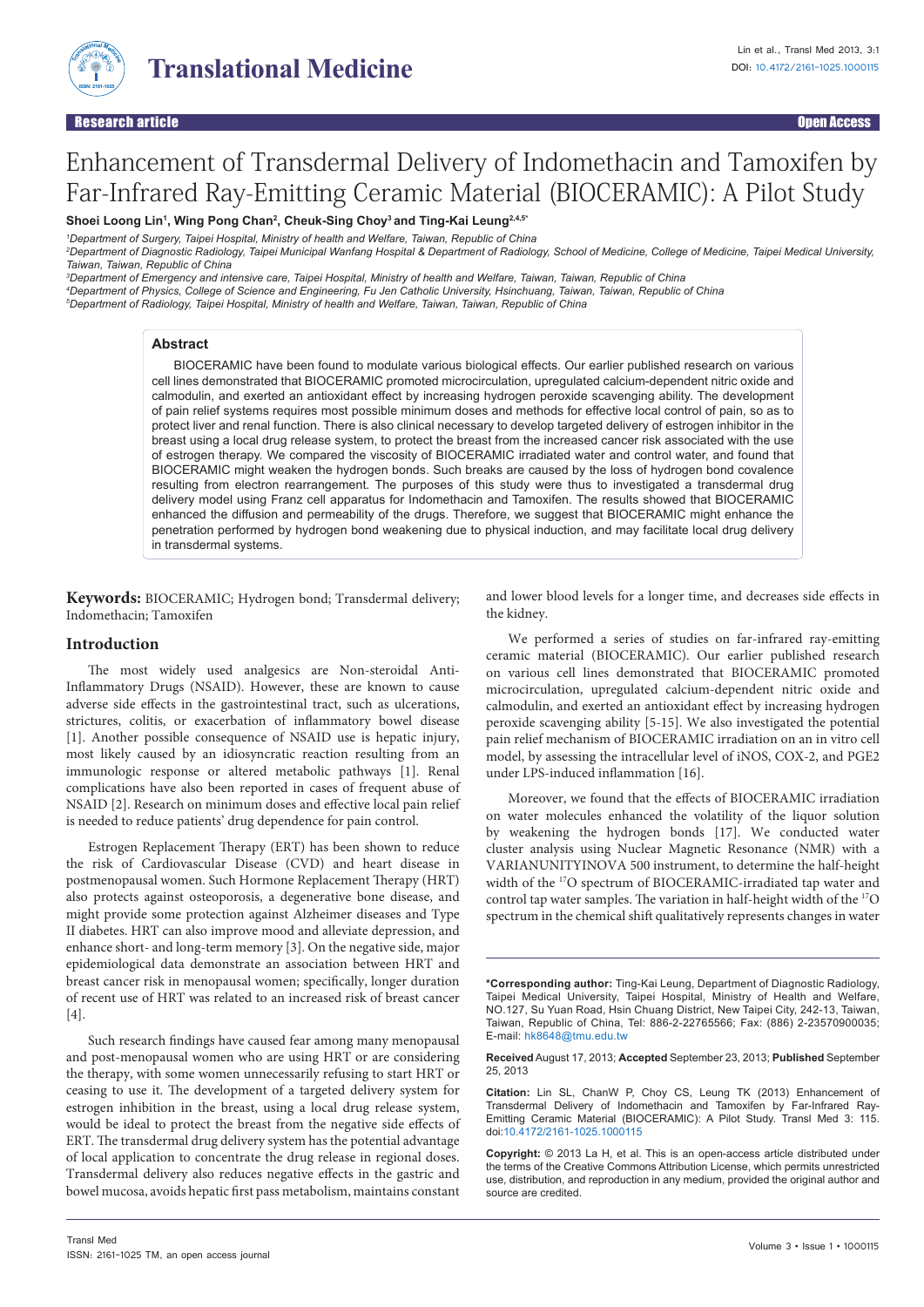Page 2 of 5

cluster size. The NMR results showed that the cluster size of tap water irradiated by BIOCERAMIC was smaller than that of control tap water. We thus deduced that water cluster size was reduced by BIOCERAMIC irradiation by breaking up the O-H-O bonds within the clusters [17].

Transdermal drug delivery is a biophysical model of drug transport through the human skin, with the drug transport relying on the physical properties of the drug such as solubility and permeability. To deliver systematic medication through the skin, skin permeability should be enhanced either by modifying the drug molecules or by applying skin permeation enhancers that reduce the barrier property of the skin. Traditionally, the enhancement of skin permeability is considered to result from the improvement of the skin permeation enhancers [18]. Substances that help promote drug diffusion through the stratum corneum and epidermis are referred to as skin penetration enhancers. Enhancers increase the solubility of the drug in the skin and increase drug diffusivity in the stratum corneum by acting as solvents to dissolve the skin lipids or to denature the skin proteins [18,19].

This study investigated the effect of BIOCERAMIC as a potential non-chemical penetration enhancer of physical induction to help drug loading in a transdermal system [18]. Because the effect of BIOCERAMIC includes weakening the hydrogen bonds in water or liquid, such irradiation may improve the transportation efficiency of drugs passing through the skin [6,15]. We also attempted to develop a transdermal drug delivery system for local drug application of NSAID and antiestrogen (Tamoxifen) using BIOCERAMIC material.

# **Material and Method**

# **BIOCERAMIC powder**

The BIOCERAMIC material used in this study was composed of microparticles produced from several ingredients, mainly elemental compounds including Calcium (Ca), Zirconium (Zr), Sulphur (S), Silicon (Si), Aluminum (Al), Magnesium (Mg), Iron (Fe), oxygen (O), and Carbon (C) [5-17]. However, the application of these material is depends on its physical characteristics. The average emissivity of the ceramic powder was 0.98 at wavelengths of 6 to 14 μm (determined by a CI SR5000 physical, chemical, and bi-spectroradiometer); this value represented an extremely high ratio of FIR intensity. Numerous biological effects can be induced by this ceramic powder at room temperature, without direct contact, employing the method we reported previously [5-9,11-17].

#### **Viscosity test**

Effect of the BIOCERAMIC irradiation on intramolecular hydrogen bonding of water was indirectly assayed by a capillary viscometer. BIOCERAMIC irradiaton source is using a silicon rubber mixed with 10% of BIOCERAMIC powder and manufactured as ring (YY Rubber Company, Foshan, Guangdong, PRC), and the control group is plain silicon rubber ring (Figure 1). Samples of 20 ml aliquot dd water were treated by BIOCERAMIC silicon ring and plain silicon rings for 1 min at ambient temperature. The viscometers were placed inside thermostat with a water bath (Lauda, E200, Germany) at 25°C. Data were correlated by using the statistical analysis system (Lauda DR. R. WOBSER GMBH & CO.) package.

The kinematic viscosity  $(v)$  was measured by a calibrated Cannon-Ubbelohde capillary viscosimeter (Schott, 532 03/ 0C, Germany) with control unit (Lauda, PVS1-X02004, Germany).

Kinematic viscometry is defined as the quotients of the dynamic viscosity by the density: and has the unit mm<sup>2</sup>/s (or centistokes, cst).

Kinematic viscosities *ν*, expressed in centistokes, were calculated from the measured flow time  $\theta$  and instrument constant c by using the following equation:  $v=c\theta$ . The values for *c* are provided by the viscometer manufacturer. The viscometer constants were corrected for effects of temperature.

# **Protocol for experiment on transdermal absorption using artificial skin/membrane**

Indomethacin, tamoxifen, methanol (HPLC grade) and phosphoric acid (>99%) were purchased from Sigma-Aldrich (St Louis, MO, USA). Absolute ethanol (99.9%) was obtained from Mallinckrodt Baker B. V. (Deventer, The Netherlands). EMPLURA ® (1,2-Propanediol) was purchased from Merck (Huhenbrunn, Germany). The experimental drugs (Indomethacin and Tamoxifen) were dissolved in a 1:1 mixture of methylene chloride and methanol, and the solution was then precipitated into diethyl ether (1:60). We used 7 g Indomethacin diluted by 993 g Phosphate Buffer Solution (PBS) to form a 0.7 % (w/w) of the solution. We used 0.01 gram of Tamoxifen, mixed with 50% (v/v) Ethanol and 15% (v/v) EMPLURA ® to form 1% (w/w) of the gel.

## **Artificial skin/membrane treatment**

Cellulose acetate membranes disc (Hoefer, USA) were soaked in PBS (pH 7.4) for at least 16 h. Cellulose acetate membranes that contained glycerin were rinsed once with receptor fluid before being placed onto the receptor. Membranes were hydrated and sandwiched between 2 microscope glasses slides and submerged in the receptor fluid in a Petri dish, to prevent creasing or folding when wet. Air bubbles are abandoned trapped within the interface of the membrane and receptor. The donor compartment was covered and closed tightly by a pinch clamp.

Using Franz cell apparatus (Figure 2) covered with or without BIOCERAMIC materials, the donor cell was sealed with parafilm and the apparatus circulation was maintained at 37°C with continuously stirred. Ethanol/phosphate buffer (50:50, v/v) was used as receptor cell buffer for tamoxifen group and phosphate buffer for Indomethacin group. We collected 200 μl from the receptor buffer through the sample port using a pipette and equal volume of buffer was added back. The drug content was then assessed by HPLC methods as described below.

# **High-performance liquid chromatography (HPLC) analysis**

HPLC analysis was performed using a Waters 2487 HPLC UV-Visible Detector (Milford, MA, USA) with a hand injector, two Waters 515 pumps and Waters Millennium 32 software was used for peak data analysis. All samples were analyzed using a reverse phase C18 column

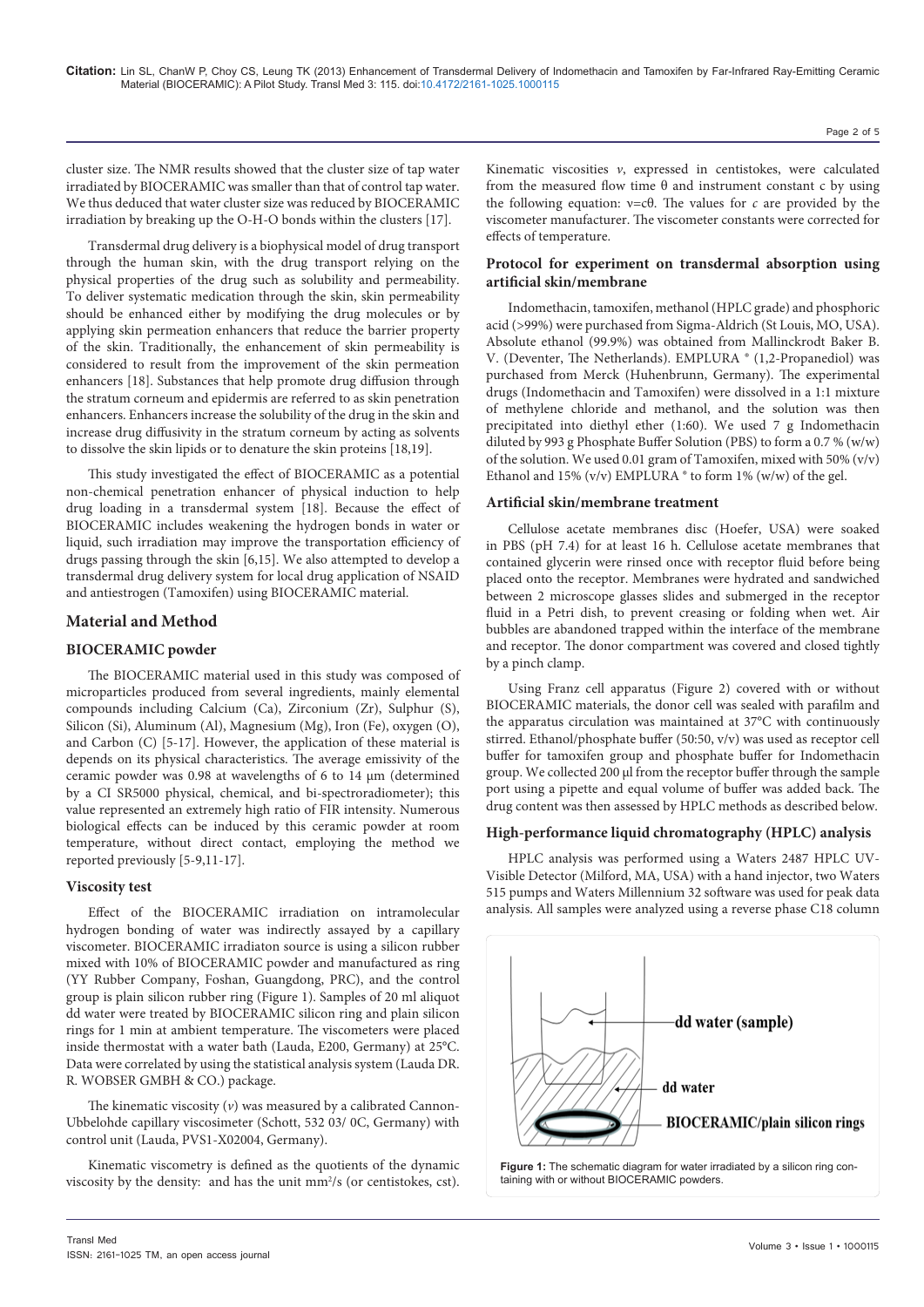

(Inertsil C18 4.6 × 250 mm, 5 μm). Indomethacin was detected at 254 nm, the mobile phase ratio (70:30) of Methanol and phosphoric acid (0.1%,  $v/v$ ) was membrane filtered (Millipore, 0.45  $\mu$ m) and the flow rate was 1 ml/min. For Tamoxifen, the mobile phase ratio was 80:20 and was detected at 238 nm [20].

#### **Statistical analysis**

Statistical evaluations of data from BIOCERAMIC and control groups were performed using the paired Student's *t* test (SPSS Inc, IBM, Chicago, IL, USA). A *p*-value of less than 0.05 was considered significant.

#### **Results**

#### **BIOCERMIC's effect on viscosity of distilled water**

The viscosity of water samples determined by the viscosimeter for BIOCERAMIC-irradiated water and control water was 0.90 ± 0.00 cts and 0.92  $\pm$  0.01 cts, respectively (Figure 3). These findings indicated that the resistance of BIOCERAMIC-irradiated water was significantly compliance to deform by either shear or tensile stress. Thus, BIOCERAMIC-irradiated water showed a decreased "internal friction" compared with the control water.

## **BIOCERAMIC's effect on transdermal skin absorption of indomethacin and tamoxifen**

This study examined the effect of BIOCERAMIC on the permeability of drugs in transdermal drug delivery, using the Franz cell experimental model. The results showed that BIOCERAMIC irradiation significantly facilitated the passage of Indomethacin solution through an artificial skin membrane (Figure 4a; 395612 ± 274609 vs. 927991 ± 656247; P<0.05). Similar results were found for the Tamoxifen solution (Figure 4b; 2820730 ± 1491947 vs. 3152850 ± 1561996; P<0.001).

#### **Discussion**

The results of this experiment indicated that BIOCERAMIC irradiation on 'dd' water caused a decrease in viscosity compared with the control sample (Figure 3). A previous study had already shown that distilled water under various conditions that treating with magnetic field and ultrasound. It was found that difference in sound signal absorption in distilled water under unequal conditions is due to different viscosity with various sizes of water cluster formation [21]. A similar phenomenon is noted for BIOCERAMIC at room temperature, without necessity of external supply of power, electrical instruments, ultrasound or strong magnetic field. The reduced viscosity of BIOCERAMIC irradiated water in this study respond our earlier reports that BIOCERAMIC weakens the hydrogen bonds in water [5-17,22]. BIOCERAMIC irradiation also significantly facilitated the passage of either Indomethacin or Tamoxifen through synthetic skin in our transdermal absorption experiment (Figure 4). The better transdermal rate of Tamoxifen than indomethacin without the BIOCERAMIC irradiated treatment (Figures 4) may due to the gel-like preparation of Tamoxifen by adding EMPLURA® solvent in this study. But the breaking of hydrogen bonding by irradiated with BIOCERAMIC powders and formation of activated water molecules [5-17,22] will significantly improve the transdemal rate of Indomethacin or Tamoxifen as shown in (Figure 4). We propose a Schematic representation (Figure 5) of the potential mechanism behind BIOCERAMIC irradiation mediated weakening of hydrogen bonds and enhanced diffusion and permeability of Indomethacin and Tamoxifen passing through skin layers. To increase the drug delivery performance of a hydrophobic drug, one of the common approaches used for controlling the rate of drug release is to incorporate a drug in the amphiphlic micellar systems [23]. In this study we demonstrate the moderate hydrophobic drug, as Indomethacin or Tamoxifen, could be significantly increased transdermal rate by the possible activated water molecules surrounding the hydrophobic drug molecules, and resulted in the easier penetration of dermal structure.

Latimer and Rodebush (1920) were the first authors to describe hydrogen bonding. This bonding occurs when an atom of hydrogen is attracted by strong forces to 2 atoms instead of one as would be expected from its single valence electron. The hydrogen atom thus forms a divalent bond with 2 other atoms [24]. Such hydrogen bonds explain many of the unique characteristics and properties of water. Water contains far denser hydrogen bonding than solvents that have almost as many hydrogen bonds as covalent bonds. Hydrogen bonds can rapidly rearrange in response to changing conditions and environments (e.g., the presence of solutes). Each water molecule, in liquid form, is surrounded by approximately 4 randomly configured hydrogen bonds. The molecules tend to clump together, forming clusters for both statistical and energetic reasons [22-25]. Also important is the possibility of the hydrogen bond breaking, which can be measured by physical techniques such as NMR. Such breaks are caused by the loss of hydrogen bond covalence resulting from electron rearrangement. The hydrogen bonds present in water, together with its tendency to form open tetrahedral networks at low temperatures, gives rise to the characteristic properties of water, which differ from those of other liquids.

An important feature of the hydrogen bond is that it possesses directionality. When hydrogen bonding is strong, the water network expands to accommodate these directed bonds; where hydrogen bonding is weak, the water molecules collapse into the spaces between neighboring molecules of other types. This clustering of water molecules (resulting from the directional characteristics of hydrogen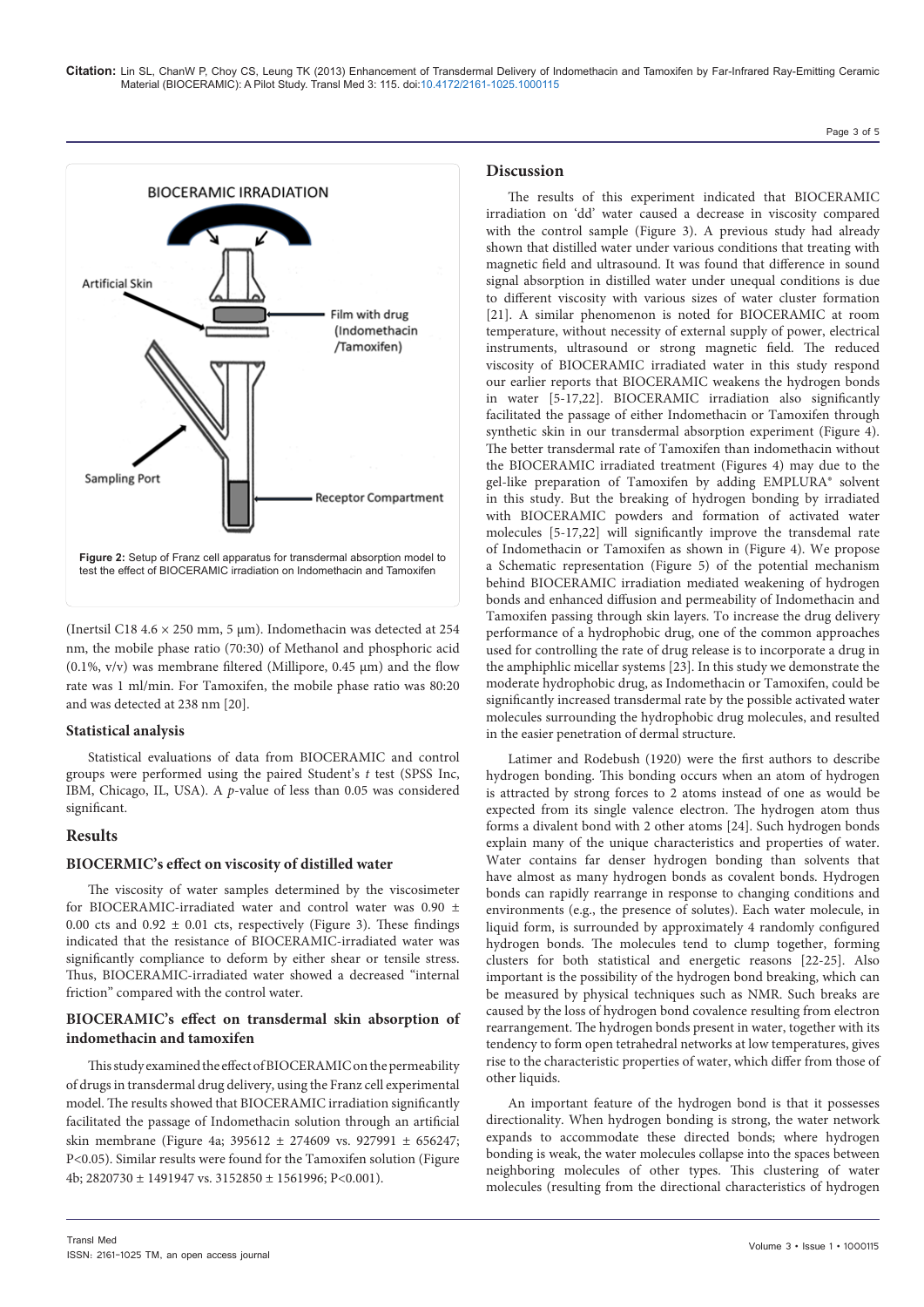#### Page 4 of 5



**Figure 3:** A significant decrease of viscosity (*p* value <0.05<sup>\*\*</sup>) was observed in the water sample irradiated by BIOCERAMIC, compared with the control water sample (centistokes, cst).

bonding) is responsible for the special properties of water that allow it to act in diverse ways under different conditions [22,24]. For example, stronger hydrogen bonds increase water or liquid's viscosity because they increase the water or liquid's intermolecular forces, making it more resistant to flow. Higher hydrogen bonds decrease the viscosity because they decrease the liquid's interactions between molecules [26-29]. Numerous additional properties and characteristics changes in the hydrogen bonds weakening are include decreased of adhesion, decreased if cohesion, decreased of compressibility, decreased of surface tension, and decreased of viscosity; conversely, increased of density, increased of diffusion coefficient and increased solubility of solid [22]. Diffusion is related to a drug's molecular volume; the ability of a drug to pass through human skin depends almost entirely on the physical properties of the drug [30,31]. The permeation of compounds from an aqueous solution through the human stratum corneum is affected by the overall hydrogen-bond acidity and basicity [32]. Previous research has shown that the molecular properties of drugs with relatively low numbers of hydrogen bond donors and acceptors are associated with a higher permeability and bioavailability of the drug [33].

Several factors determine the rate at which a molecule diffuses